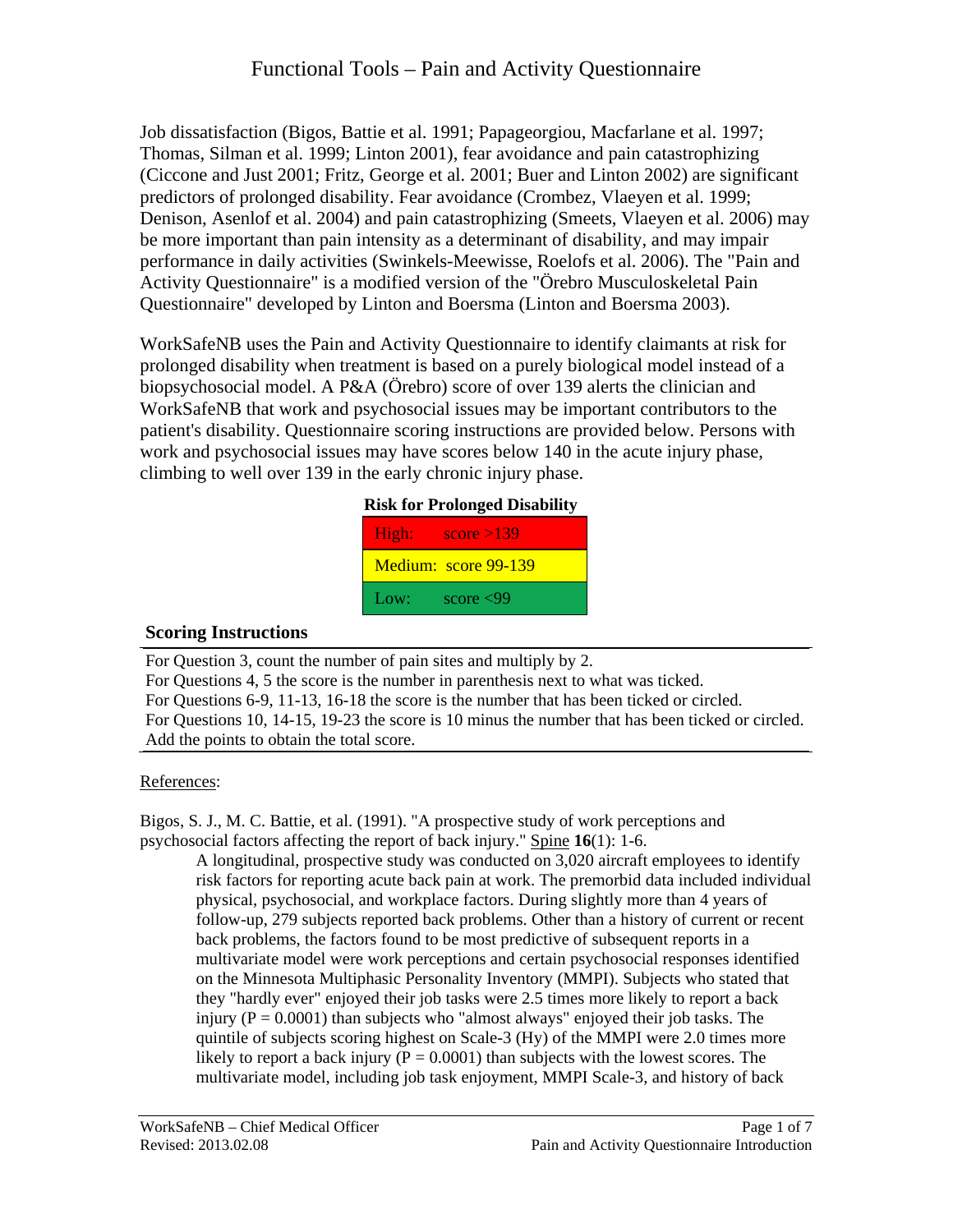treatment, revealed that subjects in the highest risk group had 3.3 times the number of reports in the lowest risk group. These findings emphasize the importance of adopting a broader approach to the multifaceted problem of back complaints in industry and help explain why past prevention efforts focusing on purely physical factors have been unsuccessful.

Buer, N. and S. J. Linton (2002). "Fear-avoidance beliefs and catastrophizing: occurrence and risk factor in back pain and ADL in the general population." Pain **99**(3): 485-91.

 Fear-avoidance beliefs and catastrophizing have been shown to be powerful cognitions in the process of developing chronic pain problems and there is a need for increased knowledge in early stages of pain.The objectives of this study were therefore, firstly, to examine the occurrence of fear-avoidance beliefs and catastrophizing in groups with different degrees of non-chronic spinal pain in a general population, and secondly to assess if fear-avoidance beliefs and catastrophizing were related to current ratings of pain and activities of daily living (ADL). The study was a part of a population based back pain project and the study sample consisted of 917 men and women, 35-45 years old, either pain-free or with non-chronic spinal pain. The results showed that fear-avoidance beliefs as well as catastrophizing occur in this general population of non-patients. The levels were moderate and in catastrophizing a 'dose-response' pattern was seen, such that more the catastrophizing was, the more was pain. The study showed two relationships, which were between fear-avoidance and ADL as well as between catastrophizing and pain intensity. Logistic regression analyses were performed with 95% confidence intervals and the odds ratio for fear-avoidance beliefs and ADL was 2.5 and for catastrophizing and pain 1.8, both with confidence interval above unity. The results suggest that fearavoidance beliefs and catastrophizing may play an active part in the transition from acute to chronic pain and clinical implications include screening and early intervention.

Ciccone, D. S. and N. Just (2001). "Pain expectancy and work disability in patients with acute and chronic pain: a test of the fear avoidance hypothesis." J Pain **2**(3): 181-94.

 According to the fear avoidance model, prolonged disability among patients with chronic nonmalignant pain is due, in part, to an exaggerated fear of pain. At issue in the present study was an attempt to refine the fear-avoidance hypothesis by eliciting estimates of anticipated pain as well as anticipated injury. Along with scores on the Fear Avoidance Beliefs Questionnaire-Work (FABQ-W), a validated measure of fear avoidance, pain and injury expectancies were used as predictors of work disability in a hierarchical regression model. We also examined the possibility that fear avoidance might be confined to patients with chronic pain and thus fail to account for work impairment after the onset of acute injury or illness. Samples of patients with acute ( $N = 47$ ) and chronic ( $N = 56$ ) pain completed a battery of psychological tests. Pain and injury expectancies collectively explained 40% to 35% of the variance in work disability compared with 12% to 10% explained by the FABQ-W for the acute and chronic samples, respectively. After controlling for pain duration, depression, somatization, and current pain severity, pain expectancy alone accounted for 16% of the variance in patients in the chronic group (P  $\langle 0.001 \rangle$  and 33% of the variance in patients in the acute group (P  $\langle 0.001 \rangle$ ). Both pain and injury expectancies were associated equally with work disability for patients in the acute group  $(P < .001)$ , but only pain expectancy accounted for variance in the chronic group  $(P)$ <.001). Fear-avoidance beliefs, in the form of cognitive expectancies, may have as much influence on the duration of disability in patients with acute pain as they do in patients with chronic pain.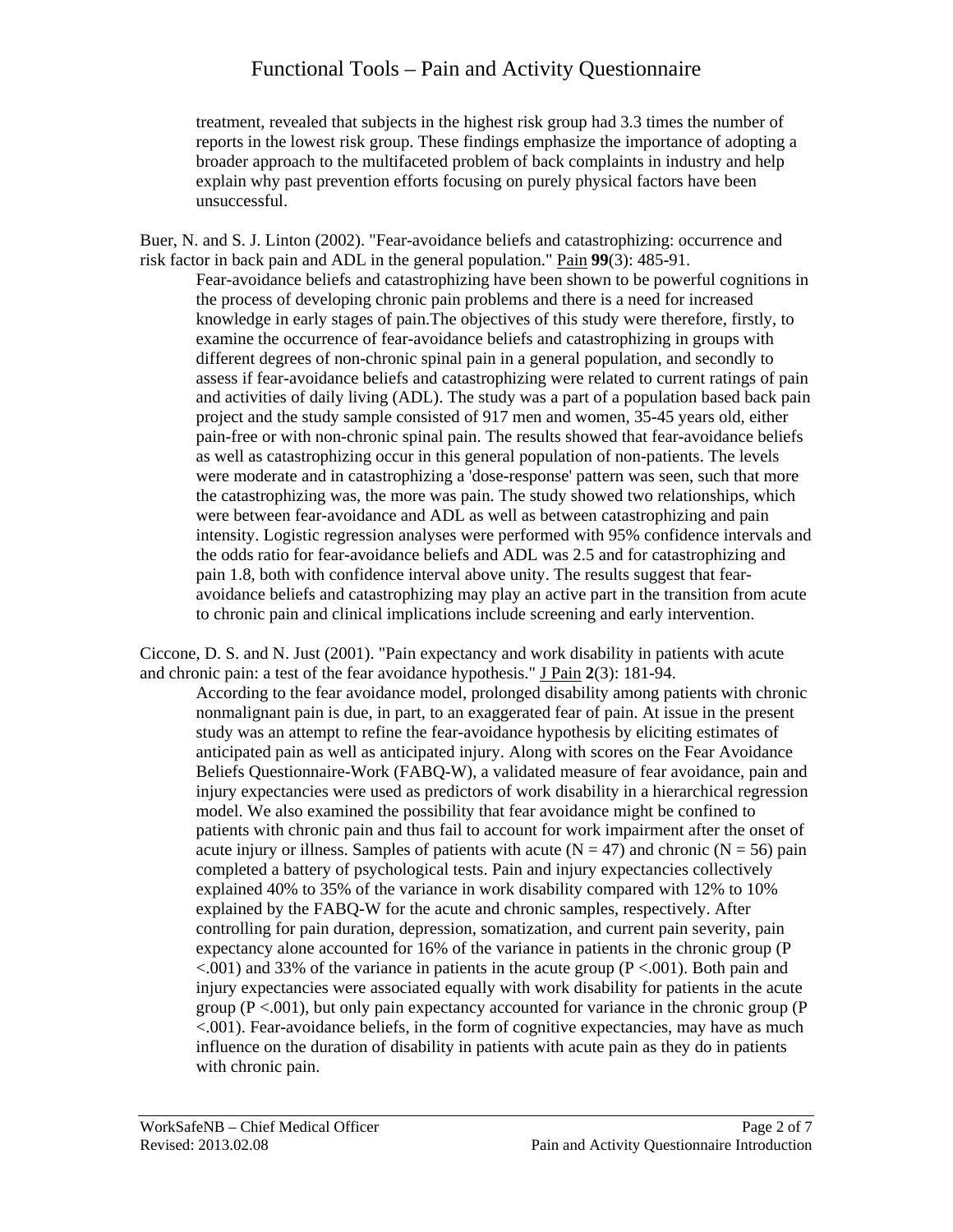Crombez, G., J. W. Vlaeyen, et al. (1999). "Pain-related fear is more disabling than pain itself: evidence on the role of pain-related fear in chronic back pain disability." Pain **80**(1-2): 329-39.

 There is growing evidence for the idea that in back pain patients, pain-related fear (fear of pain/physical activity/(re)injury) may be more disabling than pain itself. A number of questionnaires have been developed to quantify pain-related fears, including the Fear-Avoidance Beliefs Questionnaire (FABQ), the Tampa Scale for Kinesiophobia (TSK), and the Pain Anxiety Symptoms Scale (PASS). A total of 104 patients, presenting to a rehabilitation center or a comprehensive pain clinic with chronic low back pain were studied in three independent studies aimed at (1) replicating that pain-related fear is more disabling than pain itself (2) investigating the association between pain-related fear and poor behavioral performance and (3) investigating whether pain-related fear measures are better predictors of disability and behavioral performance than measures of general negative affect or general negative pain beliefs (e.g. pain catastrophizing). All three studies showed similar results. Highest correlations were found among the pain-related fear measures and measures of self-reported disability and behavioral performance. Even when controlling for sociodemographics, multiple regression analyses revealed that the subscales of the FABQ and the TSK were superior in predicting self-reported disability and poor behavioral performance. The PASS appeared more strongly associated with pain catastrophizing and negative affect, and was less predictive of pain disability and behavioral performance. Implications for chronic back pain assessment, prevention and treatment are discussed.

Denison, E., P. Asenlof, et al. (2004). "Self-efficacy, fear avoidance, and pain intensity as predictors of disability in subacute and chronic musculoskeletal pain patients in primary health care." Pain **111**(3): 245-52.

 This study examined the relations between disability, as measured by the Pain Disability Index (PDI) and self-efficacy, fear avoidance variables (kinesiophobia and catastrophizing), and pain intensity, using a prospective design. Two primary health care samples  $(n(1)=210; n(2)=161)$  of patients with subacute, chronic or recurring musculoskeletal pain completed sets of questionnaires at the beginning of a physiotherapy treatment period. Multiple hierarchial regression analyses showed that self-efficacy explained a considerably larger proportion of the variance in disability scores than the fear avoidance variables in the first sample. This finding was replicated in the second sample. Pain intensity explained a small, but significant proportion of the variance in disability scores in one sample only. Gender, age, and pain duration were not related to disability. These findings suggest that self-efficacy beliefs are more important determinants of disability than fear avoidance beliefs in primary health care patients with musculoskeletal pain. The findings also suggest that pain-related beliefs, such as selfefficacy and fear avoidance, in turn, are more important determinants of disability than pain intensity and pain duration in these patients.

Fritz, J. M., S. Z. George, et al. (2001). "The role of fear-avoidance beliefs in acute low back pain: relationships with current and future disability and work status." Pain **94**(1): 7-15. Fear-avoidance beliefs have been identified as an important psychosocial variable in patients with chronic disability doe to low back pain. The importance of fear-avoidance beliefs for individuals with acute low back pain has not been explored. Seventy-eight subjects with work-related low back pain of less than 3 weeks'duration were studied. Measurements of pain intensity, physical impairment, disability, nonorganic signs and symptoms, and depression were taken at the initial evaluation. Fear-avoidance beliefs were measured with the work and physical activity subscales of the Fear-avoidance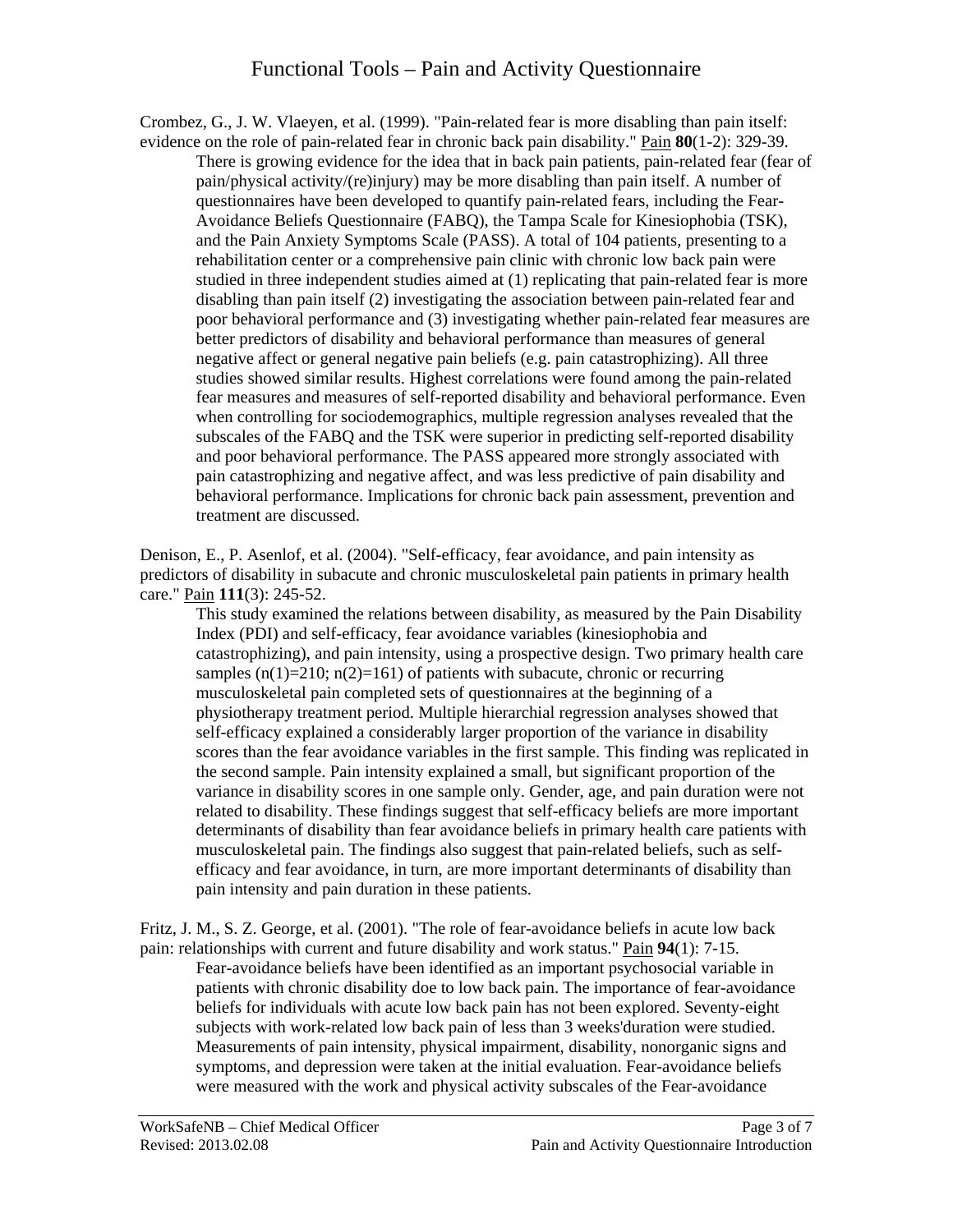Beliefs Questionnaire. Disability and work status were re-assessed after 4 weeks of physical therapy. Patterns of correlation between fear-avoidance beliefs and other concurrently-measured variables were similar to those reported in patients with chronic low back pain. Fear-avoidance beliefs did not explain a significant amount of the variability in initial disability levels after controlling for pain intensity and physical impairment. Fear-avoidance beliefs about work were significant predictors of 4-week disability and work status even after controlling for initial levels of pain intensity, physical impairment, and disability, and the type of therapy received. Fear-avoidance beliefs are present in patients with acute low back pain, and may be an important factor in explaining the transition from acute to chronic conditions. Screening for fear-avoidance beliefs may be useful for identifying patients at risk of prolonged disability and work absence.

Linton, S. J. (2001). "Occupational psychological factors increase the risk for back pain: a systematic review." J Occup Rehabil **11**(1): 53-66.

 The purpose of this review was to summarize current knowledge concerning the role of psychological workplace variables in back pain. To this end the literature on psychological factors and back pain was systematically searched and analyzed. Psychological and medical databases and cross-referencing were used to locate 975 studies. To be included in this review, studies had to have a prospective design, include a psychological predictor variable, report on back pain, and be published in English. Twenty-one studies fulfilled the criteria for psychological workplace factors. The results showed a clear association between psychological variables and future back pain. There was strong evidence that job satisfaction, monotonous tasks, work relations, demands, stress, and perceived ability to work were related to future back pain problems. Further, moderate evidence was established for work pace, control, emotional effort at work, and the belief that work is dangerous. There was inconclusive evidence about work content. The attributable fraction indicated that substantial reductions in the number of cases of back pain could be achieved if the exposure to the psychological risk factor was eliminated. Although the methodological quality of the studies varied, they were deemed to provide "best evidence," and the consistency of the findings suggests that they are relatively robust. It is concluded that psychological work factors play a significant role in future back pain problems. However, there is still a lack of knowledge concerning the mechanisms by which these operate. These results suggest that a change in the way we view and deal with back pain is needed. Applying knowledge about psychological factors at work might enhance prevention as well as rehabilitation.

Linton, S. J. and K. Boersma (2003). "Early identification of patients at risk of developing a persistent back problem: the predictive validity of the Orebro Musculoskeletal Pain Questionnaire." Clin J Pain **19**(2): 80-6.

 OBJECTIVE: To test the predictive utility of the Orebro Musculoskeletal Pain Screening Questionnaire in identifying patients at risk for developing persistent back pain problems. DESIGN: Prospective, where participants completed the questionnaire and their cases were followed for 6 months to assess outcome with regard to pain, function, and absenteeism due to sickness. PARTICIPANTS: One hundred seven patients, recruited from seven primary care units. RESULTS: Discriminant analyses showed that the items on the questionnaire were significantly related to future problems. For absenteeism due to sickness, 68% of the patients were correctly classified into one of three groups, whereas an even distribution would have produced 33%. The analyses for function correctly classified 81%, and for pain 71%, into one of two groups, compared with a chance level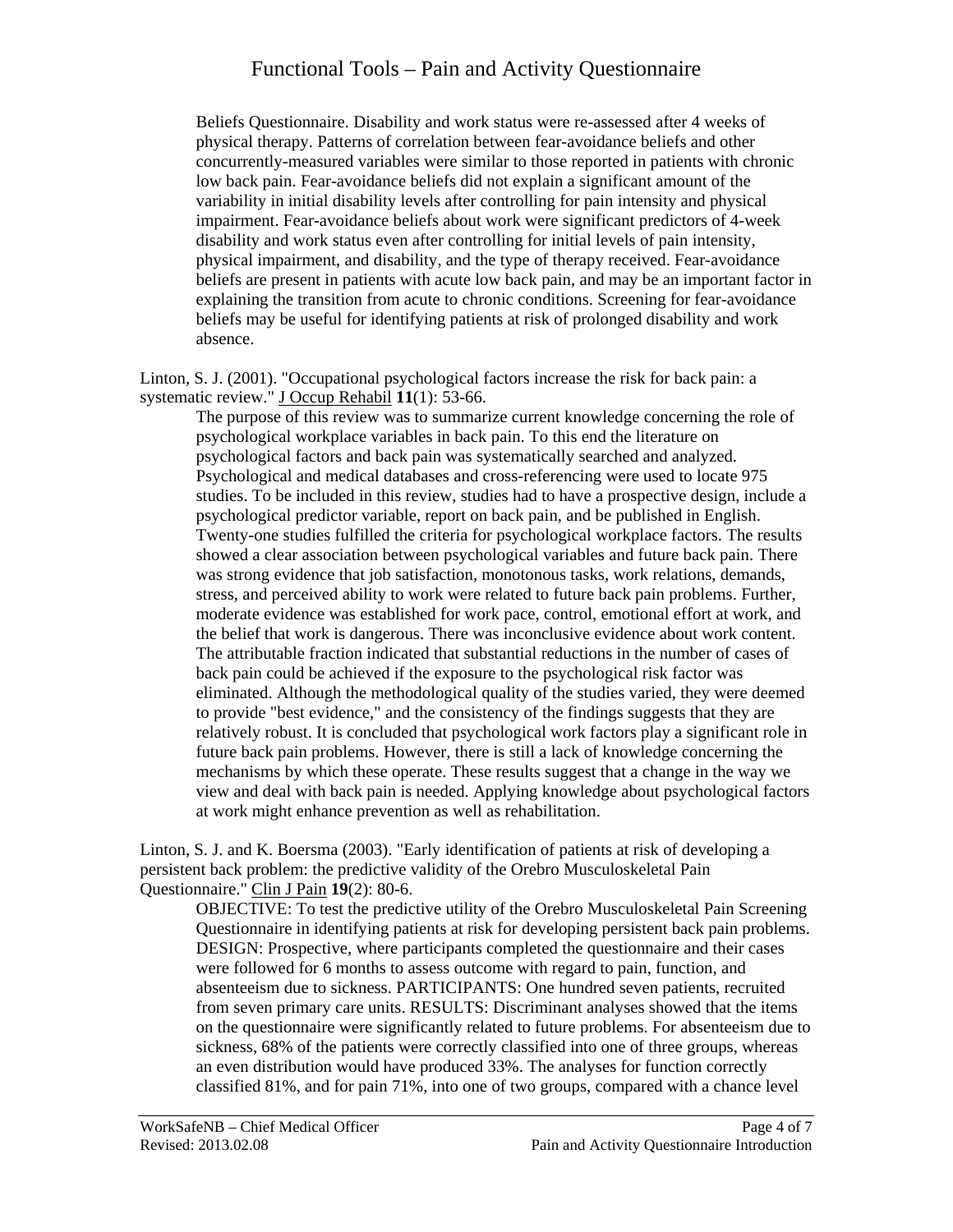of 50%. A total score analysis demonstrated that a cutoff score of 90 points had a sensitivity of 89% and a specificity of 65% for absenteeism due to sickness, and a sensitivity of 74% and a specificity of 79% for functional ability. CONCLUSIONS: The results underscore that psychological variables are related to outcome 6 months later, and they replicate and extend earlier findings indicating that the Orebro Screening Questionnaire is a clinically reliable and valid instrument. The total score was a relatively good predictor of future absenteeism due to sickness as well as function, but not of pain. The results suggest that the instrument could be of value in isolating patients in need of early interventions and may promote the use of appropriate interventions for patients with psychological risk factors.

Papageorgiou, A. C., G. J. Macfarlane, et al. (1997). "Psychosocial factors in the workplace--do they predict new episodes of low back pain? Evidence from the South Manchester Back Pain Study." Spine **22**(10): 1137-42.

 STUDY DESIGN: A prospective, population-based cohort study of working adults. OBJECTIVES: To determine whether work-related psychosocial factors and social status predict the occurrence of new episodes of low back pain and influence consultation behavior. SUMMARY AND BACKGROUND DATA: Dissatisfaction with work and social status has been associated with low back pain in several studies; few of these studies have been prospective or population based. METHODS: An initial postal survey was returned by 4,501 (59%) adults (18-75 years old) registered with two primary care practices. From this, a cohort of 1,412 people currently in employment and free of low back pain was identified, and baseline information on work-related psychosocial factors and psychologic distress was obtained. Social class was derived from current occupation using a standardized classification. New episodes of low back pain occurring in the next 12 months were identified by continuous monitoring of primary care consulters and by mailing a second questionnaire a year later to identify occurrences of low back pain for which no consultation was sought. RESULTS: The baseline cross-sectional survey showed modest but significant associations between low back pain and perceived inadequacy of income (risk ratio 1.3), dissatisfaction with work (risk ratio 1.4) and social class IV/V (risk ratio 1.2). In the follow-up year, the risk of reporting low back pain for which no consultation was sought doubled in those dissatisfied with their work. Both perceived inadequacy of income (odds ratio 3.6) and social class IV/V (odds ratio 4.8) were strongly associated with consulting with a new episode of low back pain during the follow-up year, an association more marked in women. The associations with work dissatisfaction and perceived adequacy of income were not explained by general psychologic distress or social status. CONCLUSION: People dissatisfied with work are more likely to report low back pain for which they do not consult a physician, whereas lower social status and perceived inadequacy of income are independent risks for working people to seek consultation because of low back pain.

Smeets, R. J., J. W. Vlaeyen, et al. (2006). "Reduction of pain catastrophizing mediates the outcome of both physical and cognitive-behavioral treatment in chronic low back pain." J Pain **7**(4): 261-71.

 The aim of this study was to examine whether treatments based on different theories change pain catastrophizing and internal control of pain, and whether changes in these factors mediate treatment outcome. Participants were 211 patients with nonspecific chronic low back pain (CLBP) participating in a randomized controlled trial, attending active physical treatment (APT,  $n = 52$ ), cognitive-behavioral treatment (CBT,  $n = 55$ ), treatment combining the APT and CBT (CT,  $n = 55$ ), or waiting list (WL,  $n = 49$ ). Pain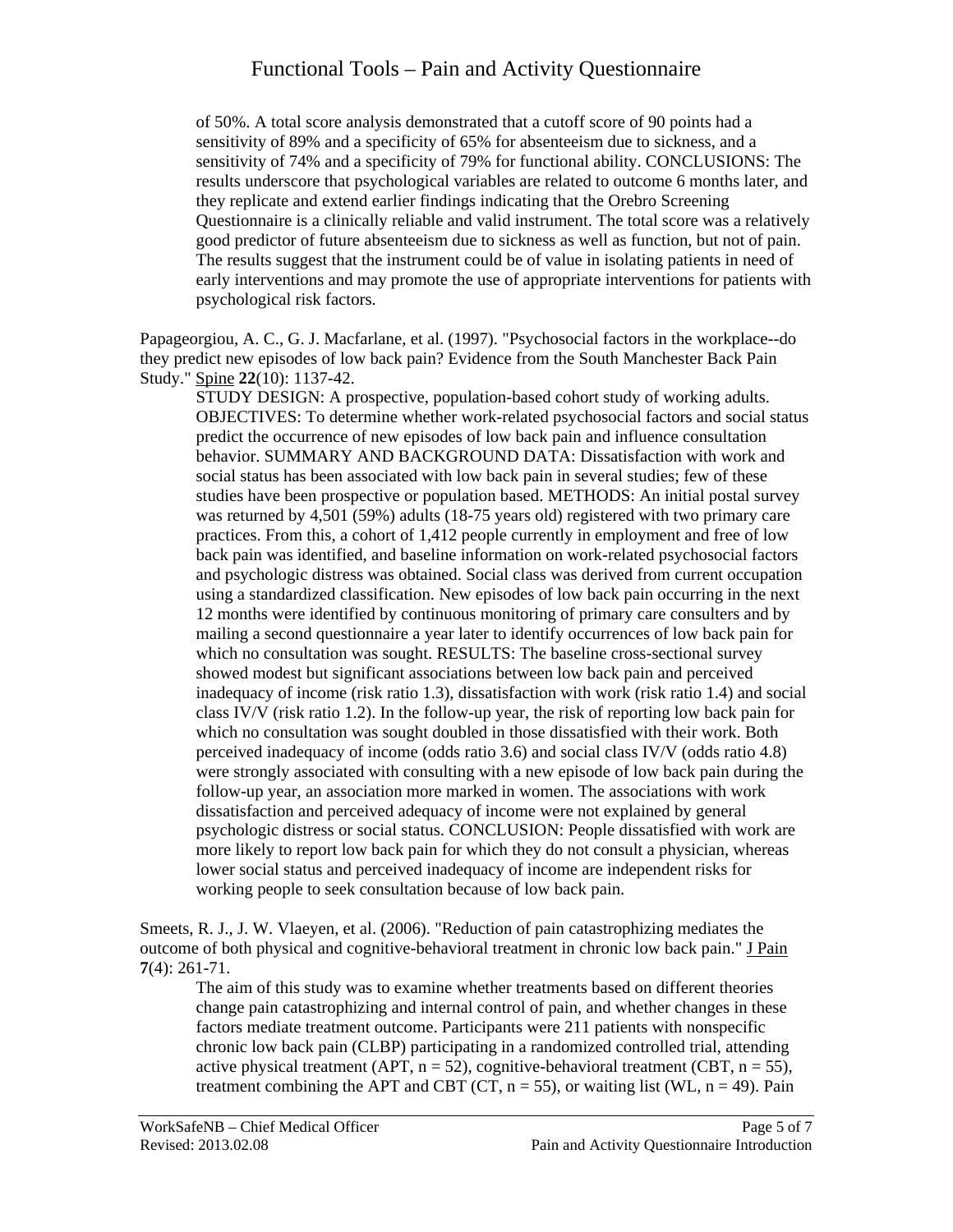catastrophizing decreased in all 3 active treatment groups and not in the WL. There was no difference in the change in internal control across all 4 groups. In all the active treatment groups, patients improved regarding perceived disability, main complaints, and current pain at post-treatment, and no changes were observed in the WL group. Depression only changed significantly in the APT group. Change in pain catastrophizing mediated the reduction of disability, main complaints, and pain intensity. In the APT condition, pain catastrophizing also mediated the reduction of depression. Not only cognitive-behavioral treatments but also a physical treatment produced changes in pain catastrophizing that seemed to mediate the outcome of the treatment significantly. The implications and limitations of these results are discussed. PERSPECTIVE: This article shows that treatment elements that do not deliberately target cognitive factors can reduce pain catastrophizing. Reduction in pain catastrophizing seemed to mediate the improvement of functioning in patients with chronic low back pain. The results might contribute to the development of more effective interventions.

Swinkels-Meewisse, I. E., J. Roelofs, et al. (2006). "Acute low back pain: pain-related fear and pain catastrophizing influence physical performance and perceived disability." Pain **120**(1-2): 36- 43.

 Pain-related fear and pain catastrophizing are associated with disability and actual performance in chronic pain patients. In acute low back pain (LBP), little is known about the prediction of actual performance or perceived disability by pain-related fear and pain catastrophizing. This experimental, cross-sectional study aimed at examining whether pain-related fear and pain catastrophizing were associated with actual performance and perceived disability. Ninety six individuals with an episode of acute LBP performed a dynamic lifting task to measure actual performance. Total lifting time was used as outcome measure. The results show that pain-related fear, as measured with the Tampa Scale for Kinesiophobia, was the strongest predictor of this physical task. Using the Roland Disability Questionnaire as a measure of perceived disability, both pain-related fear and pain catastrophizing, as measured with the Pain Catastrophizing Scale, were significantly predictive of perceived disability and more strongly than pain intensity was. The results of the current study suggest that pain-related fear is an important factor influencing daily activities in individuals suffering an episode of acute LBP. The study results have important clinical implications, especially in the development of preventive strategies for chronic LBP.

Thomas, E., A. J. Silman, et al. (1999). "Predicting who develops chronic low back pain in primary care: a prospective study." BMJ **318**(7199): 1662-7.

 OBJECTIVES: To quantify the relative contribution of premorbid and episode specific factors in determining the long term persistence of disabling symptoms of low back pain. DESIGN: Prospective cohort study. SETTING: Two general practices in the south Manchester area. PARTICIPANTS: 180 patients, who previously participated in a cross sectional population survey, who consulted because of low back pain during the study period. They were followed at 1 week and 3 and 12 months after consultation. MAIN OUTCOME MEASURE: Persistent disabling low back pain in the 12 months after the consultation. RESULTS: Disabling low back pain persisted in one third of participants after consultation and was more common with increasing age, among those with a history of low back pain, and in women. Persistence of symptoms was associated with "premorbid" factors (high levels of psychological distress (odds ratio 3.3; 95% confidence interval 1.5 to 7.2), poor self rated health (3.6; 1.9 to 6.8), low levels of physical activity (2.8; 1.4 to 5.6), smoking (2. 1; 1.0 to 4.3), dissatisfaction with